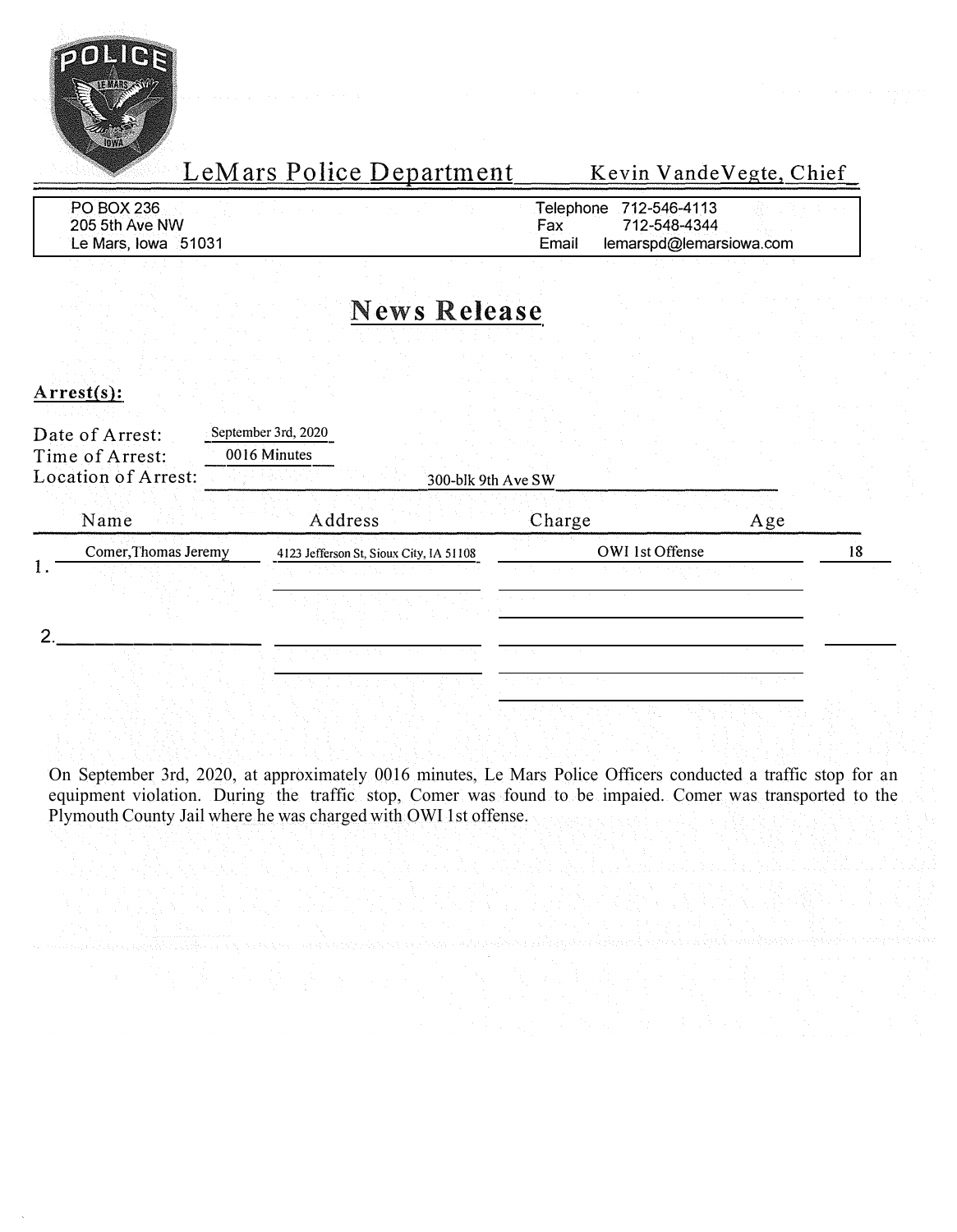

LeMars Police Department

Kevin VandeVegte, Chief

| PO BOX 236          | Felephone 712-546-4113           |
|---------------------|----------------------------------|
| 205 5th Ave NW      | 712-548-4344<br>Fax              |
| Le Mars, Iowa 51031 | lemarspd@lemarsiowa.com<br>Email |

#### **News Release**

**Arrest(s):** 

| Date of Arrest:<br>Time of Arrest:<br>Location of Arrest: | September 3, 2020<br>1158 hrs | Wal-Mart  |     |    |
|-----------------------------------------------------------|-------------------------------|-----------|-----|----|
| Name                                                      | Address                       | Charge    | Age |    |
| Young, Tanner                                             | 211 N 1st Ave E               | Theft 5th |     | 42 |
| 1.<br>and the state of the state                          | Hartley, IA 51346             |           |     |    |
| າ                                                         |                               |           |     |    |
|                                                           |                               |           |     |    |
|                                                           |                               |           |     |    |

On September 3, 2020, Le Mars officers were requested at Wal-Mart for a shoplifting complaint. Wal-Mart employee informed officers Tanner Young had been observed shoplifting. Young was cited for theft 5th.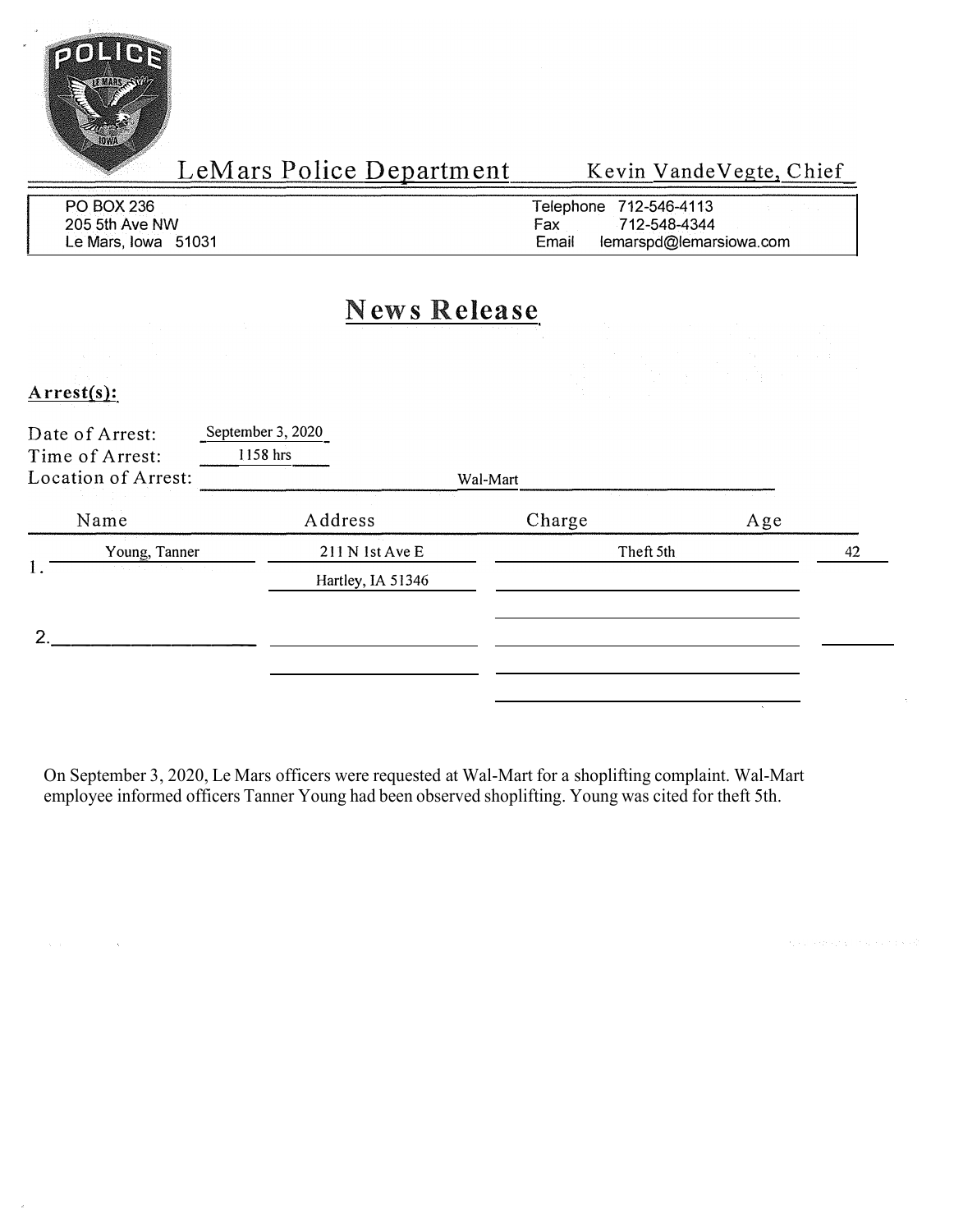

| PO BOX 236          | Telephone 712-546-4113           |
|---------------------|----------------------------------|
| 205 5th Ave NW      | 712-548-4344<br>Fax              |
| Le Mars, Iowa 51031 | Email<br>lemarspd@lemarsiowa.com |

## **News Release**

**Arrest(s):** 

| Date of Arrest:<br>Time of Arrest:<br>Location of Arrest: | September 5,2020<br>0255 |                            |     |    |
|-----------------------------------------------------------|--------------------------|----------------------------|-----|----|
| Name                                                      | Address                  | 200 Blk Hwy 75 N<br>Charge | Age |    |
| Vazquez-Alvaro, Aldo<br>1.                                | Westfield, IA            | Public Intoxication        |     | 26 |
| ົ                                                         |                          |                            |     |    |
|                                                           |                          |                            |     |    |

Officers received a complaint of a subject in the middle of the roadway in the 200 Blk of Hwy 75 North. Vazquez-Alvaro was located and found to be intoxicated. Vazquez-Alvaro was taken to the Plymouth County jail and charged with public intoxication.

 $\hat{\mathbf{v}}$ 

.<br>De deux de la constitución de la constitución de la constitución de la constitución de la constitución de la c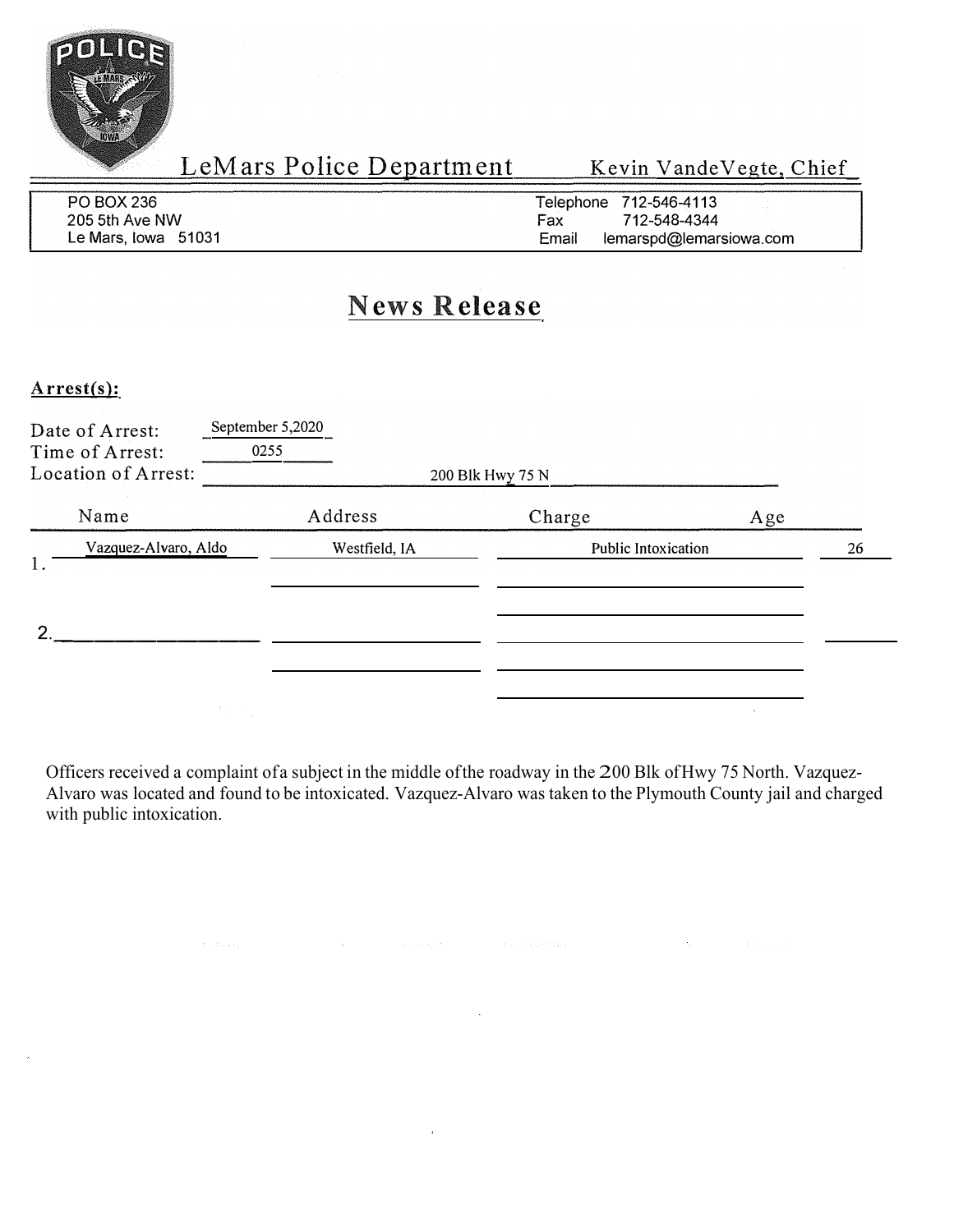

| PO BOX 236          | Telephone 712-546-4113           |
|---------------------|----------------------------------|
| 205 5th Ave NW      | 712-548-4344<br>Fax              |
| Le Mars, Iowa 51031 | Email<br>lemarspd@lemarsiowa.com |

#### **News Release**

#### **Arrest(s):**

|    | Date of Arrest:<br>Time of Arrest:<br>Location of Arrest: | 09-06-20<br>1848hrs | 9th St and 1st Ave SE |     |
|----|-----------------------------------------------------------|---------------------|-----------------------|-----|
|    | Name                                                      | Address             | Charge                | Age |
| 1. | David Jay Hanson                                          | 812 2nd Ave SE      | Owi 2nd               | 32  |
|    |                                                           | Le Mars             |                       |     |
| ◠  |                                                           |                     |                       |     |
|    |                                                           |                     |                       |     |
|    |                                                           |                     |                       |     |

On September 6th, 2020, at 1839 hrs, Officers were alerted of a vehicle doing a poor job of driving. Officers located the vehicle in the 800 block of !st Ave SE. The driver of the vehicle, David Hanson, was found to be intoxicated. Hanson was taken into custody and transported to the Plymouth County Jail.

 $\mathcal{A}_{\mathcal{C}}$ 

and the control of the control of the control of the control of the control of the control of the control of the control of the control of the control of the control of the control of the control of the control of the cont

 $\mathbb{Z}^2$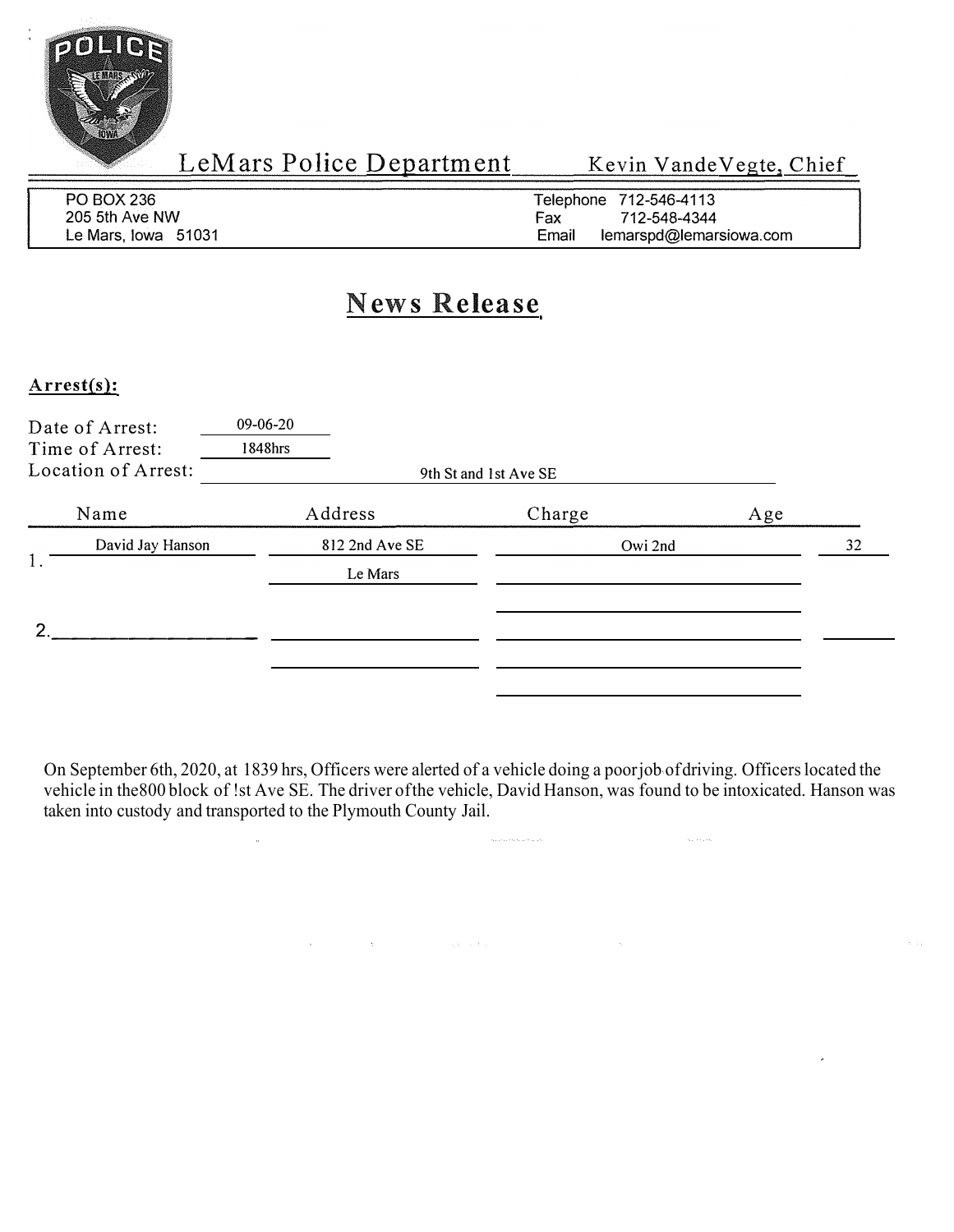

LeMars Police Department

Kevin Vande Vegte, Chief

| PO BOX 236          | Telephone | 712-546-4113            |  |
|---------------------|-----------|-------------------------|--|
| 205 5th Ave NW      | ⊦ax       | 712-548-4344            |  |
| Le Mars, Iowa 51031 | Email     | lemarspd@lemarsiowa.com |  |

## **News Release**

#### **Arrest(s):**

| Date of Arrest:<br>Time of Arrest: | September 6, 2020<br>0459 |                   |                        |     |    |
|------------------------------------|---------------------------|-------------------|------------------------|-----|----|
| Location of Arrest:                |                           |                   | 300-BLK Plymouth St SW |     |    |
| Name                               | Address                   |                   | Charge                 | Age |    |
| Francis Lem Andrea                 |                           | 1377 Holton Drive | <b>OWI</b> 1st Offense |     | 24 |
|                                    |                           | Le Mars, Iowa     |                        |     |    |
|                                    |                           |                   |                        |     |    |
|                                    |                           |                   |                        |     |    |

On September 6, 2020, Le Mars Police Officers conducted a traffic stop on a vehicle with no license plates. The driver, Francis Lem Andrea, showed signs of intoxication and after an investigation was ultimately charged with operating while intoxicated.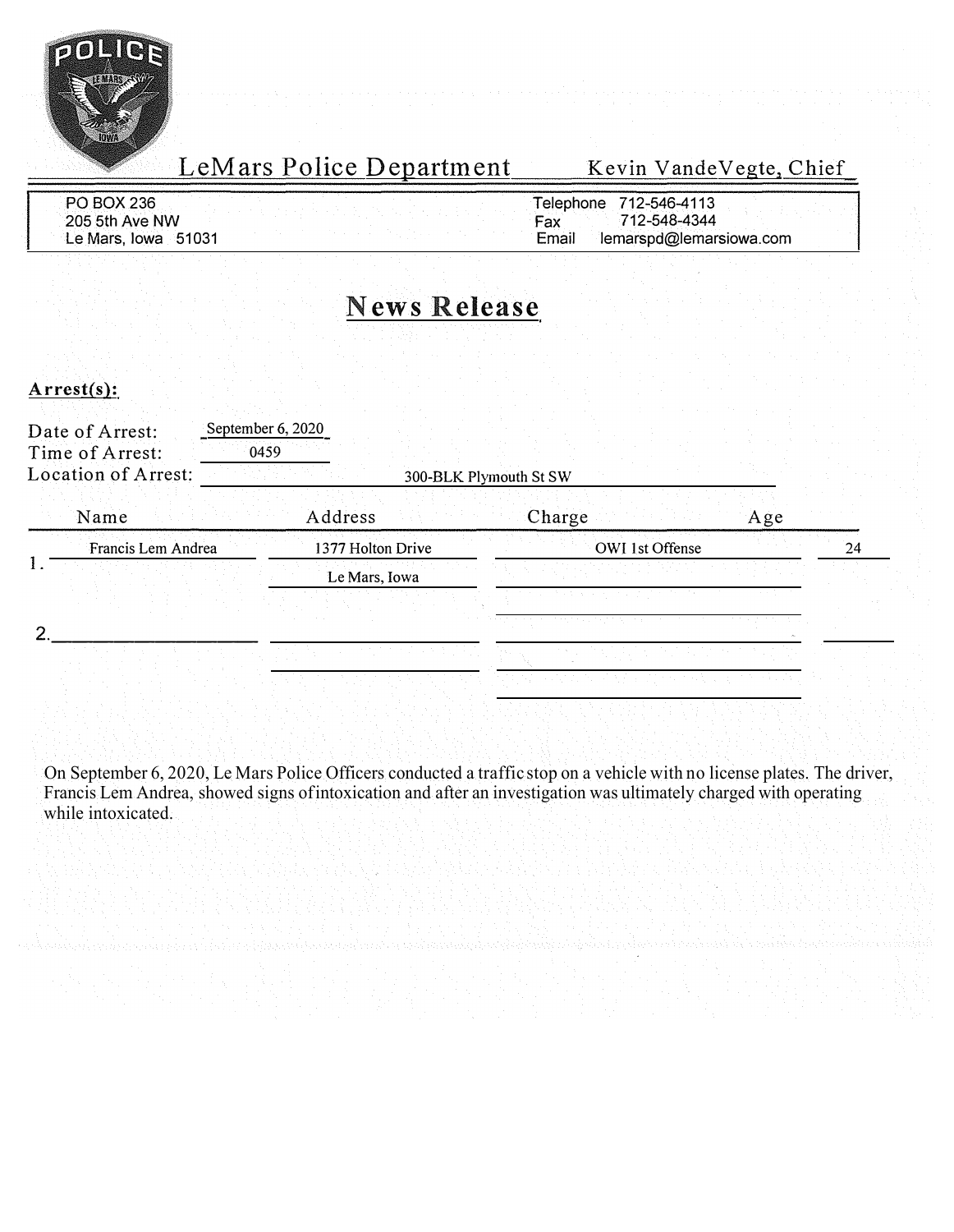

 $\hat{\mathcal{L}}_{\mathcal{F}}^{(i)}$ 

| PO BOX 236          | Telephone 712-546-4113           |
|---------------------|----------------------------------|
| 205 5th Ave NW      | 712-548-4344<br>Fax              |
| Le Mars, Iowa 51031 | Email<br>lemarspd@lemarsiowa.com |

### **News Release**

#### **Arrest(s):**

| Date of Arrest:<br>Time of Arrest:<br>Location of Arrest: | September 7th, 2020<br>0220 hrs<br>650 4th Ave NW |            |     |    |
|-----------------------------------------------------------|---------------------------------------------------|------------|-----|----|
| Name                                                      | Address                                           | Charge     | Age |    |
| Rydstrom, Jason Eric                                      | 1218 22nd St, Sioux City IA 51104                 | <b>DUS</b> |     | 48 |
|                                                           |                                                   |            |     |    |

On September 7th, 2020, Le Mars Police Officers conducted a traffic stop for an equipment violation. As a result of the traffic stop, Rydstrom was found to have a suspended driver's license and was cited into court.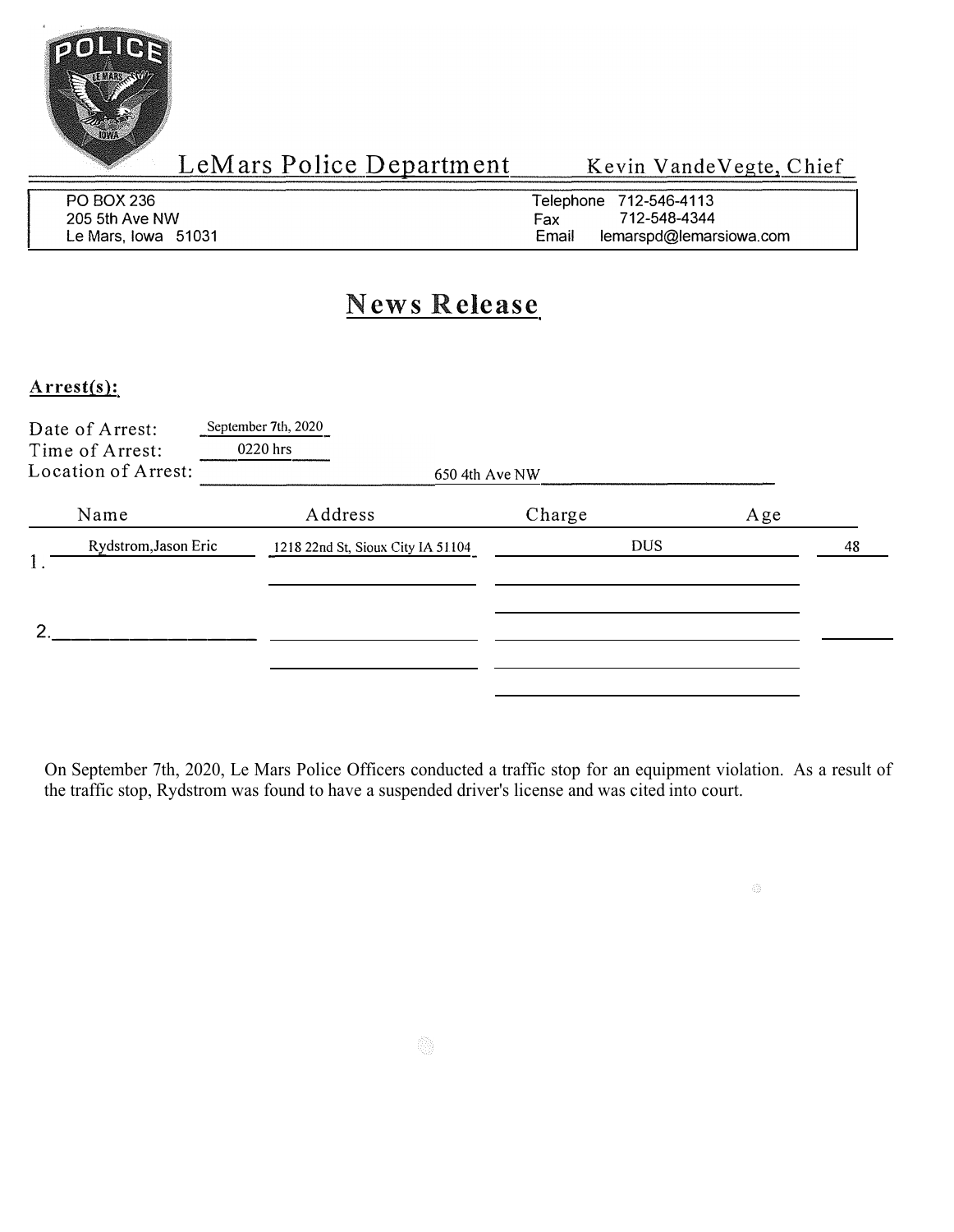

# LeMars Police Department

#### Kevin Vande Vegte, Chief

PO BOX236 205 5th Ave NW Le Mars, Iowa 51031

Telephone 712-546-4113<br>Fax 712-548-4344 Fax 712-548-4344<br>Email lemarspd@lemarsi lemarspd@lemarsiowa.com

# **News Release**

#### **Incident Complaint:**

| Date/Inc:            | 09/09/20                            |
|----------------------|-------------------------------------|
| Time/Inc:            | 1128hrs                             |
| Date/Rep:            | 09/10/20                            |
| Time Rep:            | 1300hrs                             |
| Victim/Complainant:  | Goodwill                            |
| Address:             | 1116 Holton Dr.                     |
|                      | Le Mars, Iowa 51031                 |
| Offense:             | Theft                               |
| Location of Offense: | 1116 Holton Dr. Le Mars, Iowa 51031 |

#### Details:

On September 9th, 2020 , at approximately 1128 hrs, an unknown person entered the parking lot of Goodwill Industries. The subject then removed 10 pallets before leaving the area. The investigation is ongoing.